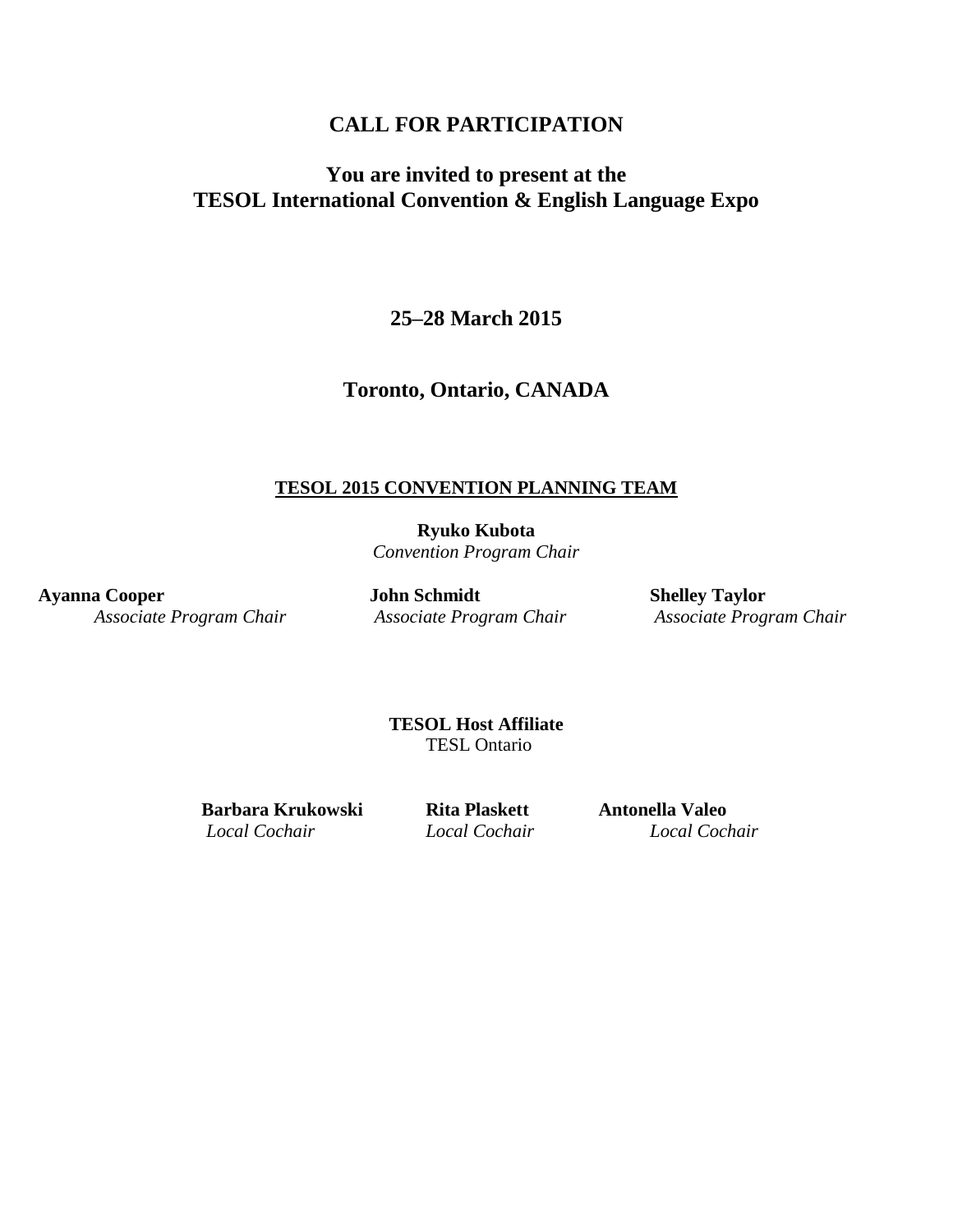### **PROPOSAL DEADLINE**

Monday, 2 June 2014, 11:59 pm U.S. Eastern Daylight Time. To find the deadline in your time zone, please click [here.](http://www.timeanddate.com/worldclock/fixedtime.html?msg=TESOL+2014+Proposal+Deadline&iso=20130603T17&p1=263)

# **ELECTRONIC SUBMISSION OF PROPOSALS**

All proposals must be submitted online through the [TESOL website](http://www.tesol.org/) using the [Precis Abstract Management System.](http://precis2.preciscentral.com/Link.aspx?ID=03AE7F310C8735A4) Faxed or mailed proposals will not be accepted or acknowledged.

# **TESOL INTERNATIONAL ASSOCIATION MISSION AND VALUES**

#### **Mission**

The mission of TESOL International Association is to advance professional expertise in English-language teaching and learning for speakers of other languages worldwide.

#### **Values**

- professionalism in language education
- individual language rights
- accessible, high-quality education
- collaboration in a global community
- interaction of research and reflective practice for educational improvement
- respect for diversity and multiculturalism

# **2015 TESOL INTERNATIONAL CONVENTION & ENGLISH LANGUAGE EXPO**

The annual TESOL convention offers English-language teaching (ELT) professionals and scholars from around the globe the premier opportunity for professional development. ELT educators and scholars from 100 countries exchange ideas and practices, enhance their knowledge of a vast range of ELT content areas, keep up with current trends, expand their professional networks, engage in mentoring on research and other projects, review the latest professional publications and resources, and learn about advocacy efforts in their community and around the world.

#### **2015 Convention Theme**

Crossing Borders, Building Bridges

#### **2015 Convention Vision**

TESOL International Association embraces multiple specializations, topics of inquiry, geographical areas, and professionals from diverse interests and backgrounds. As the 2015 TESOL International Convention & English Language Expo is literally crossing the national border between the United States and Canada for the first time since 2000, we are also crossing borders to examine multiple differences and challenges that we have, while seeking new opportunities for change.

Transformations are made possible not only through crossing borders but also through building bridges. Bridges are passageways that connect the old and the new, multiple experiences, and shifting perspectives. Bridging enables us to traverse differences and reexamine existing borders. TESOL 2015, in the multicultural, multilingual city of Toronto, will provide all participants with invaluable opportunities to reach out to others across various borders to build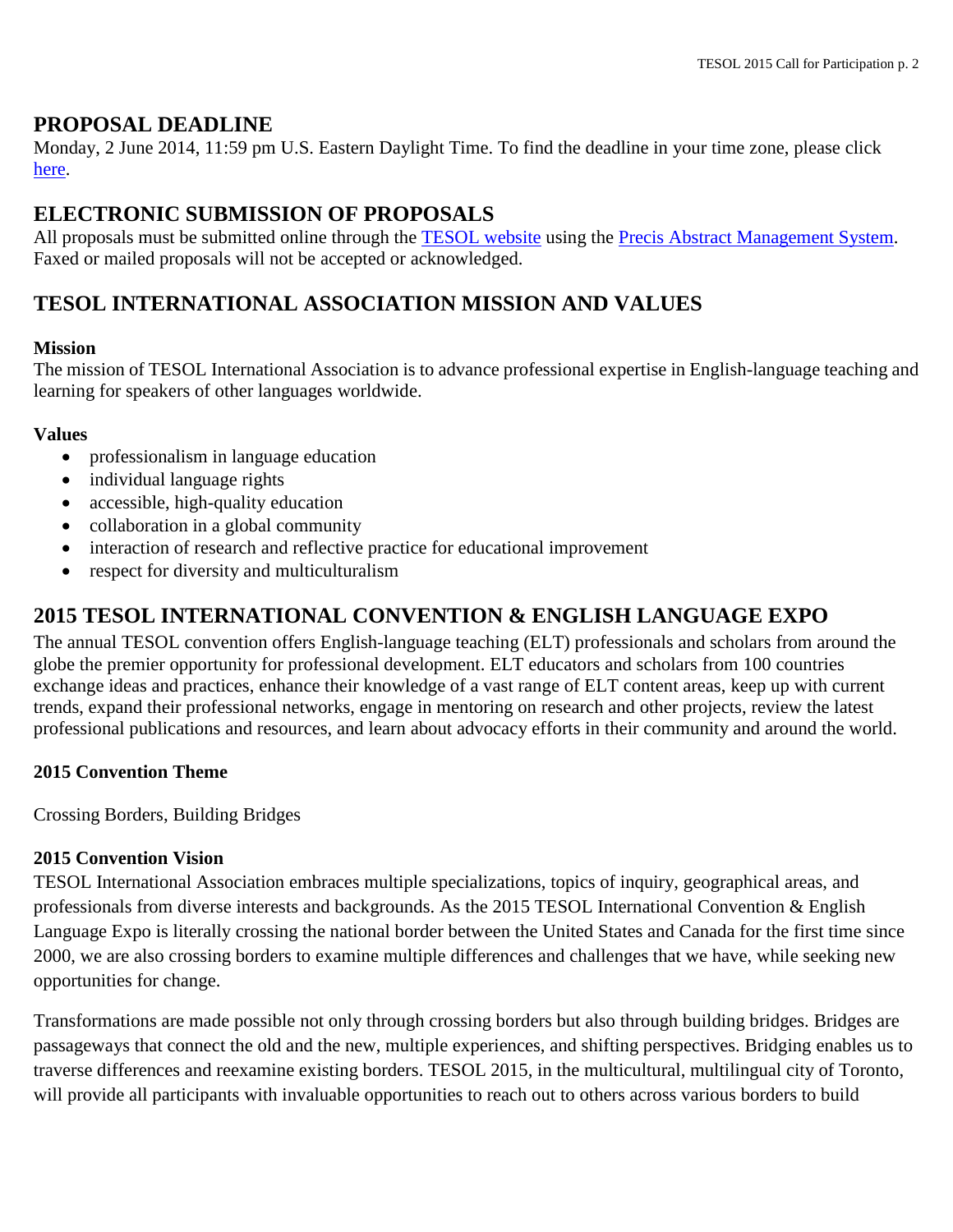multiple bridges of dialogue for new understandings and new community formations.

#### **The Venue: Toronto, Ontario, CANADA**

International ideas and innovations intersect with Canadian culture in Toronto, one of the world's most cosmopolitan cities. Speaking 140 different languages, more than half of Toronto's residents were born outside of Canada. The ongoing fusion of cultures continues to enrich Toronto, which local actress Lisa Ray calls, "the most successful social experiment in the world."

Toronto's skyline is punctuated by the [CN Tower,](http://www.cntower.ca/intro.html) the tallest free-standing structure in the Western Hemisphere, as well as scores of skyscrapers, juxtaposed with historic, century-old limestone buildings. Discover the urban delights of this city of contrast and charm[—museums,](http://www.mytorontomeeting.com/Visitor/Experience/Attractions/Museums.aspx) [theate](http://www.mytorontomeeting.com/Visitor/Experience/Arts-Theatre-and-Culture/Theatre-and-Performing-Arts.aspx)rs, [sports](http://www.mytorontomeeting.com/Visitor/Experience/Sports-and-Recreation.aspx) venues, and endless [shops,](http://www.mytorontomeeting.com/Luxury/Lux-Shopping.aspx) as well as the [vibrant](http://www.mytorontomeeting.com/Visitor/Experience/Entertainment-and-Nightlife.aspx)  [nightlife.](http://www.mytorontomeeting.com/Visitor/Experience/Entertainment-and-Nightlife.aspx) Sample Canadian [cuisine,](http://www.mytorontomeeting.com/Visitor/Experience/Dining.aspx) which chef Brad Long describes as "the beauty of our natural resources used in this incredibly multicultural way." Hotelier Jeff Senior adds, "Toronto offers a taste of the world in one town."

Explore Toronto's neighborhoods, ethnic enclaves bounded by extensive stretches of waterfront, as well as green belts of [parks and trails.](http://www.waterfrontoronto.ca/our_waterfront_vision/parks_and_public_spaces_) Begin your visit to Toronto at [Toronto Pearson International Airport,](http://www.torontopearson.com/) where over 70 airlines bring travelers to the city on nonstop or same-plane flights from nearly 50 U.S. airports and from 100 other international destinations. Travelers from the North American Eastern Seaboard or the Great Lakes region can readily reach Toronto by car, bus, or train. However you get there, you'll understand what Hotelier Jeff Senior means when he says, "When the world comes home, it comes home to Toronto."

# **INVITATION TO PARTICIPATE**

Professionals and scholars from all English-language-teaching (ELT) educational contexts worldwide and all related fields and content areas are invited to submit proposals to present at the 2015 TESOL International Convention & English Language Expo. Proposals are refereed by TESOL members who are trained reviewers from the content areas designated on the proposals.

# **ROLES AND RESPONSIBILITIES**

Each presentation proposal includes **one** organizer. The organizer may also be a presenter, along with other presenters. The roles and responsibilities are as follows:

- An *organizer/presenter* is the main correspondent and will present at the convention. The presenter's name and institution will appear in the Convention Program Book. The organizer/presenter will communicate in a timely manner with all other presenters about the status of the proposal and other information sent by TESOL. The organizer must also inform [TESOL Conference Services](mailto:conventions@tesol.org) when a presenter's contact information or status changes.
- Alternately, an *organizer/nonpresenter* is the main correspondent but will not present at the convention. His or her name will not appear in the Convention Program Book. The organizer/nonpresenter will communicate in a timely manner with all presenters about the status of the proposal and other information sent by TESOL.
- A *presenter* will present at the convention*.* The presenter's name and institution will appear in the Convention Program Book. TESOL will communicate with organizers about the status of proposals and convention session details. Presenters should remain in contact with organizers and vice versa.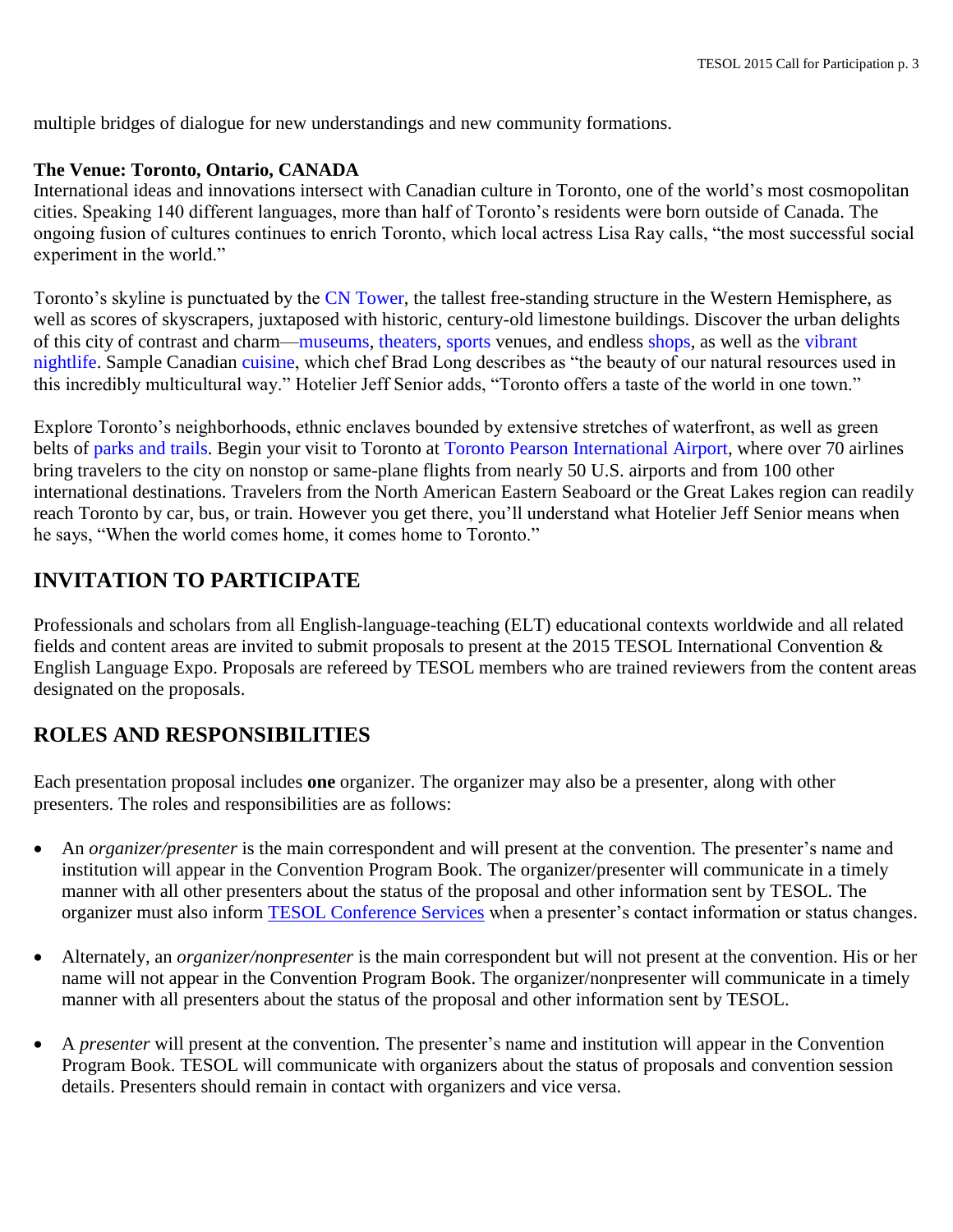The maximum number of presenters per session, including an organizer/presenter, varies by session type (see Session Type).

All organizer/presenters and presenters must

- register for the convention. *(TESOL does not reimburse expenses, i.e., registration, travel, hotel, meals, and audiovisual equipment, etc.).*
- refrain from changing the conceptual content of the session as described in the proposal abstract and description after the proposal has been accepted.

Organizer/presenters and presenters are expected to engage the session audience rather than simply reading a scripted presentation.

#### **Audiovisual (AV) Equipment**

TESOL provides an LCD projector, screen, and podium microphone free of charge in each session room. Additional AV equipment is available for a fee set by the audio visual provider. Following acceptance of the proposal, the organizer should order any additional AV equipment needed for the presentation by the specified deadline.

#### **No-Shows**

Every year at our convention, some colleagues who have agreed to present simply do not show up for their presentations. These no-shows waste convention attendees' valuable professional development time and reflect poorly on the overall quality of the convention program. If extenuating circumstances prevent you from fulfilling your commitment, please contact [Lisa L.](mailto:ldyson@tesol.org) Dyson, CMP, immediately. If you fail to contact TESOL and you do not show up for your presentation, you cannot submit a proposal for TESOL 2016.

# **TYPES OF SESSIONS**

**Colloquium** (**1 hour, 45 minutes; 6 presenters max.):** A forum for a group of scholars to present and discuss current ELT issues. Presenters exchange papers in advance and discuss positions during the session. The organizer is responsible for recruiting presenters who represent various viewpoints in the field before submitting the proposal.

**Discussion Group (45 minutes, 3 presenters max.):** An opportunity to discuss a hot topic in TESOL within a structured roundtable format. The discussion leader(s) should have a strong knowledge of the designated topic and should include the audience in the discussion.

**Roundtable Exchange (1 hour, 15 minutes; 2 presenters per proposal max. New format this year—read carefully):** An opportunity to share and discuss work in progress or emerging ideas in theory and practice with other presenters and a small audience in an informal roundtable format. Roundtable Exchange allows for stimulating conversations and networking opportunities among participants on shared interests. Individual proposals will be grouped into roundtables clustered around shared topics.

Roundtable Exchanges will be held in a large room with several discussions taking place at the same time at different tables. Presentations will be delivered in turn for no more than 15 minutes each, after which presenters will engage in extended discussion with the other attendees at the table. One presenter will volunteer to serve as a timekeeper. No audiovisual equipment will be provided.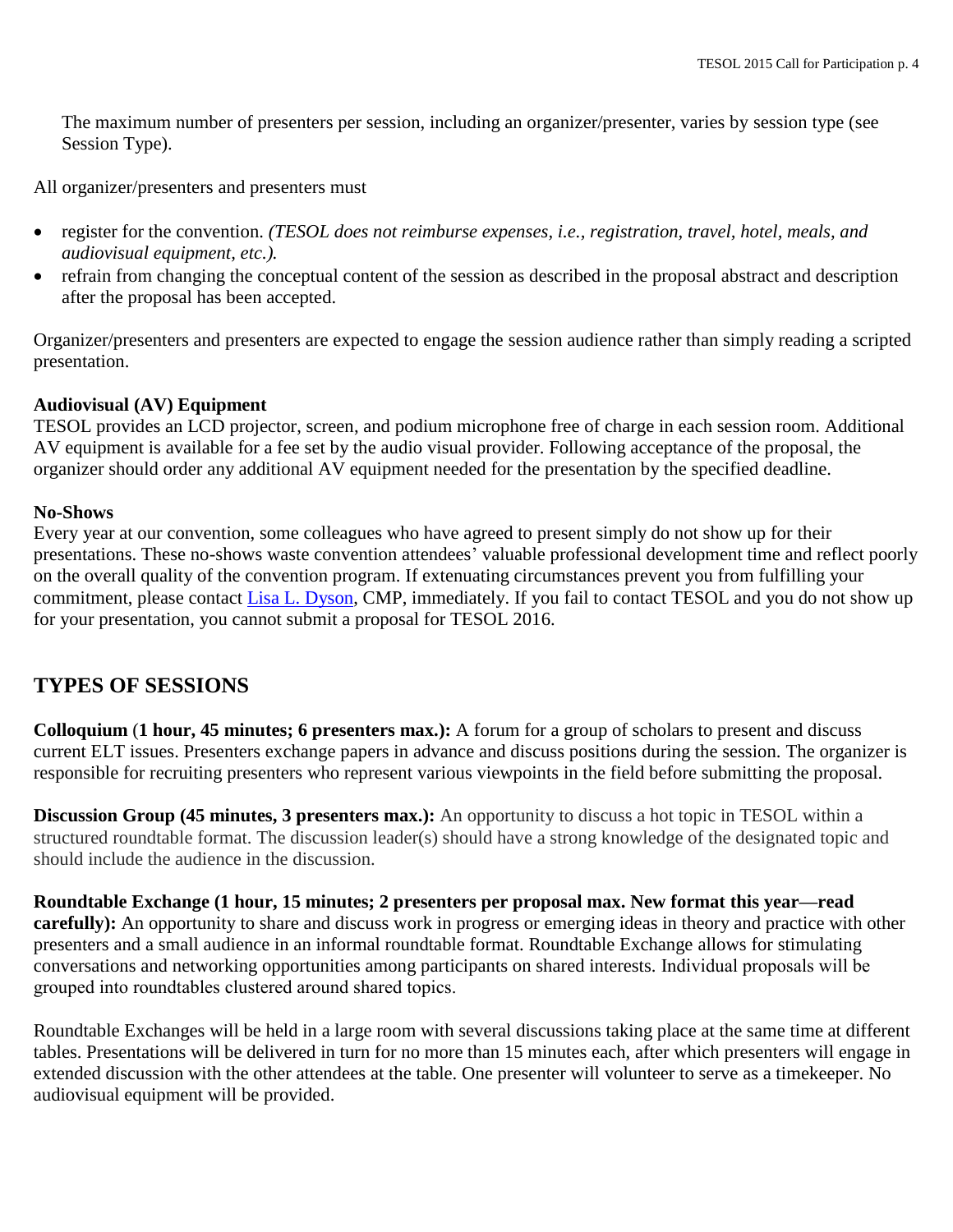**Poster Session (1 hour, 15 minutes; 2 presenters max.):** A visually explanatory exhibit that allows for short, informal discussion between the presenter(s) and attendees, as attendees circulate within the poster-session area. Poster sessions serve as an important and interactive forum for sharing professional ideas and for receiving feedback. Poster exhibits are set up side by side within the session area during the hour before the session and dismantled within the hour afterward.

The poster is mounted on a 4-foot-by-8-foot display board that includes the session title, the name and institutional affiliation of the presenter(s), and very brief text with clearly labeled photos, drawings, graphs, or charts. Presenters are expected to be available for discussion during the entire midday session as attendees circulate among the posters. No AV equipment or electrical access will be available. Detailed guidelines will be sent to accepted presenters.

**Practice-Oriented Presentation (45 minutes, 3 presenters max.):** A session that shows, as well as tells, a technique for teaching or testing. The presenter should spend no more than 10 minutes explaining the underlying theory.

**Research-Oriented Presentation (45 minutes, 3 presenters max.):** An oral summary with occasional reference to notes or a text that discusses the presenters' topic and work in relation to theory and/or practice.

**Teaching Tip (20 minutes, 2 presenters max.):** Similar in content to a practice-oriented presentation but shorter. The teaching tip session is an oral summary that discusses the presenter's work in relation to practice.

**Workshop (1 hour, 45 minutes; 6 presenters max.):** A carefully structured, hands-on professional development activity. The presenter(s) and participants tackle a problem or develop specific teaching or research techniques.

# **PROPOSAL EVALUATION CRITERIA**

Each proposal is reviewed by at least two peer reviewers who are TESOL members representing the TESOL Interest Section that corresponds to the subject of the proposal. Reviewer are trained in the review process. They will not know the names or institutional affiliations of the organizers/presenters, and organizers/presenters will not know the names or institutional affiliations of the reviewers. Proposal reviewers will use the evaluation criteria and scoring rubric below. The maximum proposal score is 25 points. The peer reviewers will have the opportunity to provide comments that will be sent to the proposal submitter.

Reviews are referred to the TESOL Interest Section chairs who advise the Convention Program Committee. Comprised of the convention program chair and associate program chairs, this committee works with the TESOL staff to choose the proposals that will appear in the convention program.

| <b>Evaluation</b> | Poor                   | Fair                        | Good                     | <b>Very Good</b>      | <b>Excellent</b>         |
|-------------------|------------------------|-----------------------------|--------------------------|-----------------------|--------------------------|
| <b>Criteria</b>   | (1 Point)              | $(2$ Points)                | $(3$ Points)             | (4 Points)            | $(5$ Points)             |
| 1. Currency,      | The topic is not       | The topic is only           | The topic may not be     | The topic is current, | The topic is cutting-    |
| importance,       | current, and/or lacks  | tangentially related to the | completely current or    | important, and        | edge, relevant,          |
| and appro-        | importance or          | field, not completely       | groundbreaking, but it   | appropriate to the    | ground-breaking, or      |
| priateness of     | appropriateness to the | current or important to     | is relevant to the field | field and potential   | significant to the field |
|                   | field. It does not     | the field and/or to the     | and potential audience.  | audience. It appears  | and potential            |
|                   |                        |                             |                          |                       |                          |

#### **Proposal Rating Rubric**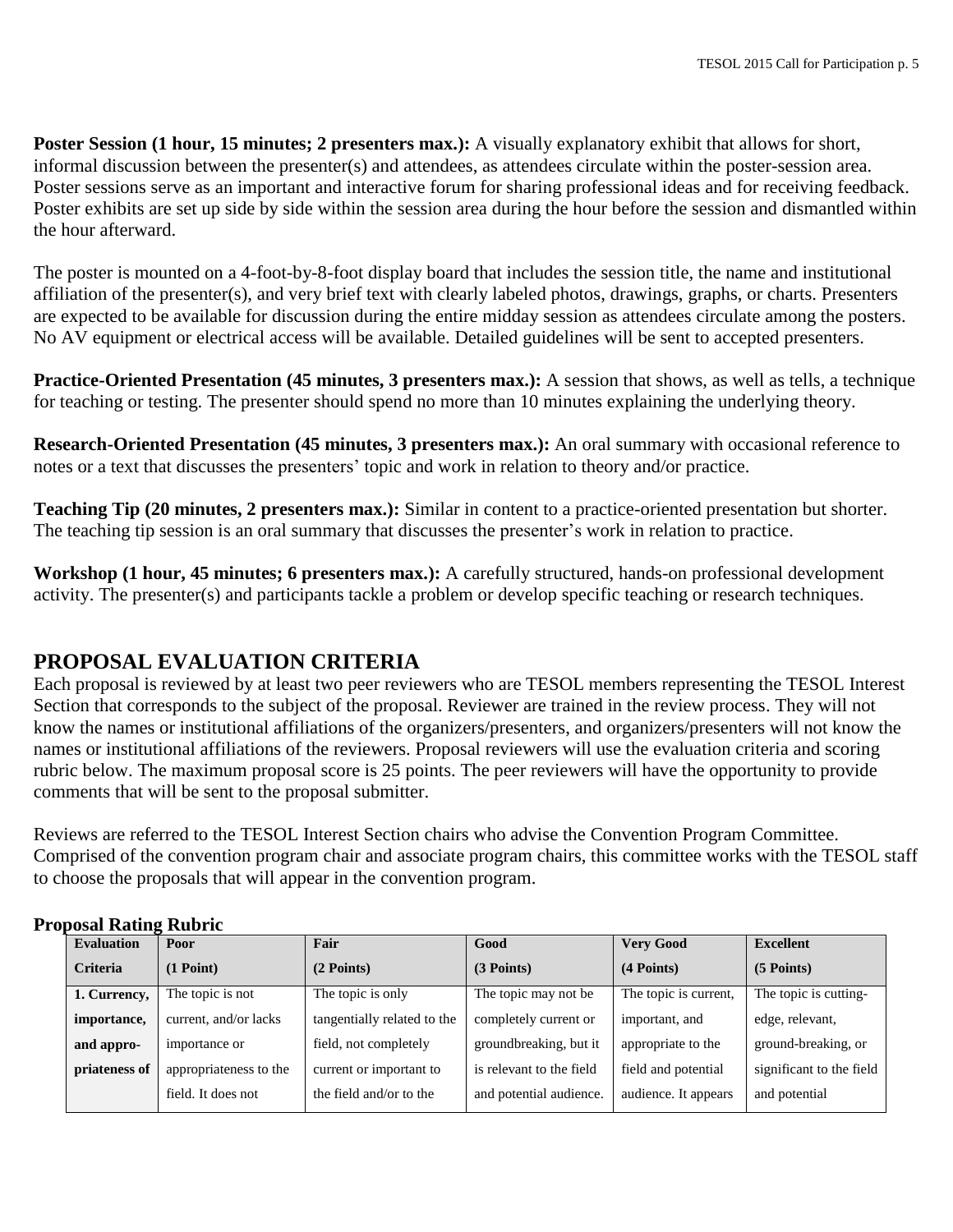| topic to the        | appear to be a          | potential audience. It     | It might be a            | to be a worthwhile     | audience. It appears    |
|---------------------|-------------------------|----------------------------|--------------------------|------------------------|-------------------------|
| field               | worthwhile              | may not be a worthwhile    | worthwhile session.      | session.               | to be a very            |
|                     | session.                | session.                   |                          |                        | worthwhile session.     |
| 2. Purpose,         | The proposal is         | The proposal may be        | The proposal is          | The proposal is        | The proposal matches    |
| participant         | inappropriate for the   | appropriate for the        | generally appropriate    | appropriate for the    | the session type. The   |
| outcomes,           | session type, and/or    | session type. The          | for the session type.    | session type. The      | objectives and          |
| and session         | the objectives are not  | objectives and participant | The objectives and       | objectives and         | participant outcomes    |
| type                | clearly stated or       | outcomes may be too        | participant outcomes     | participant outcomes   | are very clear.         |
|                     | implied.                | general or broad to be     | are stated or implied    | are clear.             |                         |
|                     |                         | achievable.                | but may lack sufficient  |                        |                         |
|                     |                         |                            | focus.                   |                        |                         |
| 3. Theory,          | The proposal does not   | The proposal provides      | The proposal refers      | The proposal refers    | The proposal refers     |
| practice,           | mention theory,         | background references to   | somewhat to the          | clearly to the theory, | specifically to the     |
| and/or              | practice, or research,  | theory, practice, and/or   | theory, practice, and/or | practice, and/or       | appropriate theory,     |
| research            | or it is unclear how    | research, but it is not    | research on which the    | research on which      | practice, and/or        |
| basis               | this session is         | specific, or it does not   | presentation is based in | the presentation is    | research on which the   |
|                     | connected to the field. | relate the theory,         | an understandable way    | based in a thorough    | presentation is based   |
|                     |                         | practice, and/or research  | and relates it to the    | and comprehensible     | in a detailed,          |
|                     |                         | to the content of the      | content of the           | manner and relates it  | thorough, and           |
|                     |                         | presentation.              | presentation.            | directly to the        | comprehensible          |
|                     |                         |                            |                          | presentation content.  | manner and relates it   |
|                     |                         |                            |                          |                        | directly to the         |
|                     |                         |                            |                          |                        | presentation content.   |
| 4. Support          | The proposal makes      | The proposal makes         | The proposal gives       | The proposal           | The proposal            |
| for                 | claims with no          | some stated or implied     | some indication as to    | provides details       | provides ample          |
| practices,          | indication of the       | reference to support, but  | how practices,           | indicating that the    | details indicating that |
| conclusions,        | support for those       | it is not clear whether    | conclusions, or          | practices,             | the practices,          |
| and/or              | claims.                 | sufficient support will be | recommendations will     | conclusions, or        | conclusions, or         |
| recommen-           |                         | provided for practices,    | be substantiated.        | recommendations        | recommendations         |
| dations             |                         | conclusions, or            |                          | will be                | will be well            |
|                     |                         | recommendations.           |                          | substantiated.         | substantiated.          |
| 5. Clarity of       | The way in which the    | The way in which the       | The proposal is          | The proposal is        | The proposal is very    |
| proposal as         | proposal is written     | proposal is written        | adequately written but   | clearly written and    | well written and        |
| indicator of        | suggests that the       | suggests that the          | suggests that the        | suggests that the      | suggests that the       |
| presentation        | presentation may be     | presentation may be        | presentation may be      | presentation will be   | presentation that will  |
| quality             | poor.                   | weak.                      | uneven or of moderate    | of very good           | be of professional      |
|                     |                         |                            | quality.                 | quality.               | quality.                |
|                     |                         |                            |                          |                        |                         |
| <b>Total Score:</b> |                         |                            |                          |                        |                         |
| <b>Comments:</b>    |                         |                            |                          |                        |                         |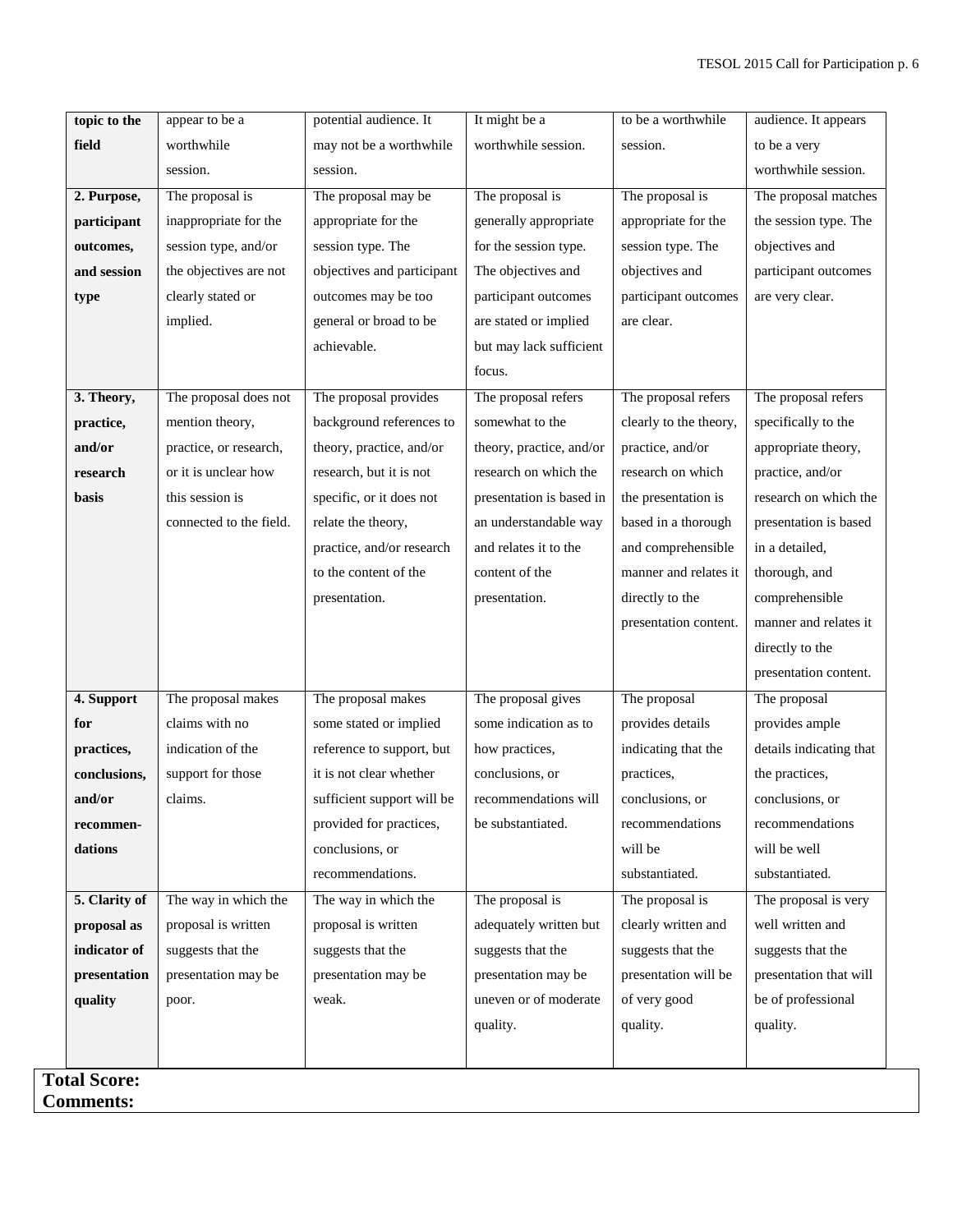#### **Factors Affecting Proposal Selection**

International TESOL conventions bring together professionals and scholars from around the world working in diverse roles with English language learners of all ages and at all stages of language development. Therefore, an important factor in proposal selection is program balance. Both the TESOL Interest Section leaders and the Convention Program Committee strive to balance the convention program by considering the following:

- range of topics within the ELT profession
- relevance to TESOL conferees and to the convention theme
- number of presentations on the same or similar topics and/or subtopics
- content-area coverage
- presenters' apparent level of expertise
- professional and geographic distribution of presenters

An important factor in proposal evaluation and scoring by reviewers is attention to all five of the criteria in the proposal rating rubric. Abstracts and session descriptions should be clearly and concisely written to convey the session's significance and its appropriateness to the field and intended audience. Carefully written and edited, they should demonstrate evidence of a high quality of research and/or practice, as applicable, as well as clear evidence that the session will be well organized and presented.

#### **Factors Disqualifying a Proposal**

- TESOL does not receive the proposal by the deadline.
- The proposal is not received electronically.
- The proposal is incomplete or not completed according to the guidelines in the Call for Participation.
- The session title, abstract, or description includes the name(s) or institution(s) of organizers or presenters.
- The same or a similar proposal is submitted to more than one interest section or session type.
- The presentation promotes commercial interests.

# **PREPARING YOUR PROPOSAL**

#### **Parts of a Proposal**

The proposal has three components that are scored by peer reviewers: a 10-word title, a 50-word abstract, and a 300 word session description. The title and abstract will appear in the Convention Program Book. Although the session description will not appear in the Convention Program Book, it is carefully read by the reviewers and thus critical to the assessment of the proposal.

#### *Title*

The title should accurately reflect the session content and be clear to the intended audience.

#### The title must

- not exceed 10 words (each part of a slashed or hyphenated word counts as one word)
- not include exclamation or quotation marks
- not include presenters' names, institutions, or published works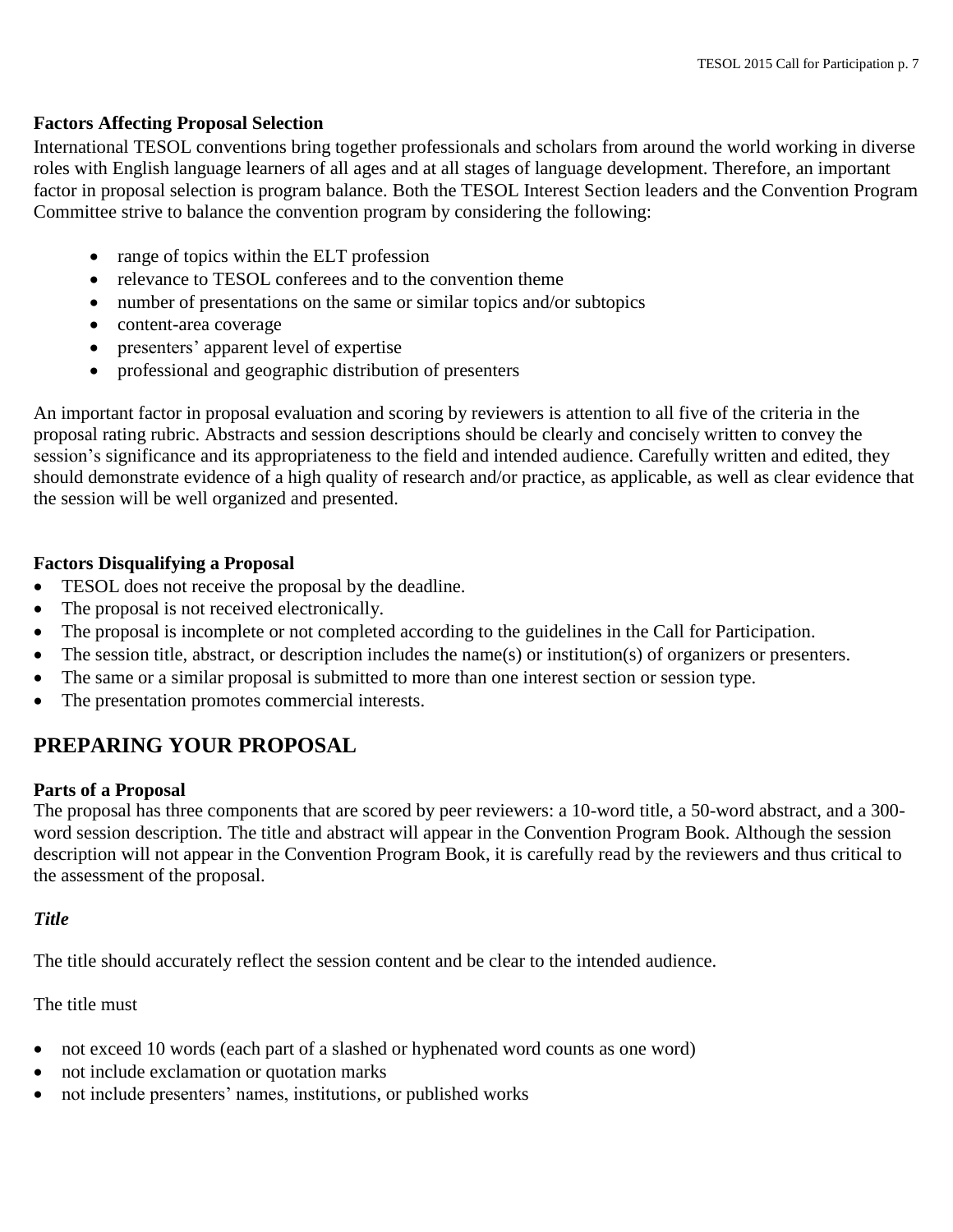- capitalize all verbs, nouns, adjectives, adverbs, and pronouns; conjunctions, articles, or prepositions of fewer than four letters are not to be capitalized
- capitalize both terms of hyphenated compounds and the first word after a colon

#### *Abstract*

Write the abstract with the proposal rating rubric evaluation criteria in mind. The abstract will be thoroughly examined and scored by peer reviewers. Carefully write, edit, and proofread it. The abstract will appear in the Convention Program Book, so it should be written to reflect the presentation's quality and content and appeal to its appropriate audience.

The session abstract must

- not exceed 50 words
- not include presenters' names, institutions. or published works
- write out acronym(s) or abbreviation(s) used in the title except the following: L1, L2, CALL, CBI, EAP, EFL, EL, ELL, ELT, ESL, ESP, IEP, NNEST, SLA, TESOL, TESL, and TEFL.

Abstracts may be edited by the Convention Program Committee and TESOL staff editors.

#### *Session Description*

Write the session description with the proposal rating rubric evaluation criteria in mind. This description will be thoroughly examined and scored by peer reviewers. It will not be published in the Convention Program Book, but it should be written, edited, and proofread to reflect the overall quality of the proposal.

The session description should:

- include a clearly stated purpose and point of view
- include supporting details and examples
- contain evidence of current practices and/or research
- conform to an appropriate session type (e.g., paper, demonstration)
- include a variety of techniques (e.g., activities, visuals)
- indicate an appropriate amount of material for the allotted time
- reflect the presentation content and format

In addition, the session description must

- not exceed 300 words
- not include presenters' names, institutions, or published works
- write out acronym(s) or abbreviation(s) used in the title except the following: L1, L2, CALL, CBI, EAP, EFL, EL, ELL, ELT, ESL, ESP, IEP, NNEST, SLA, TESOL, TESL, and TEFL.

The session description should also include the following information based on the session type:

**Colloquium:** synopsis of issue(s), plan of the presentation and topics (without listing presenters' names) **Discussion Group:** overview, topics, and issues **Roundtable Exchange:** main topics and issues for a short presentation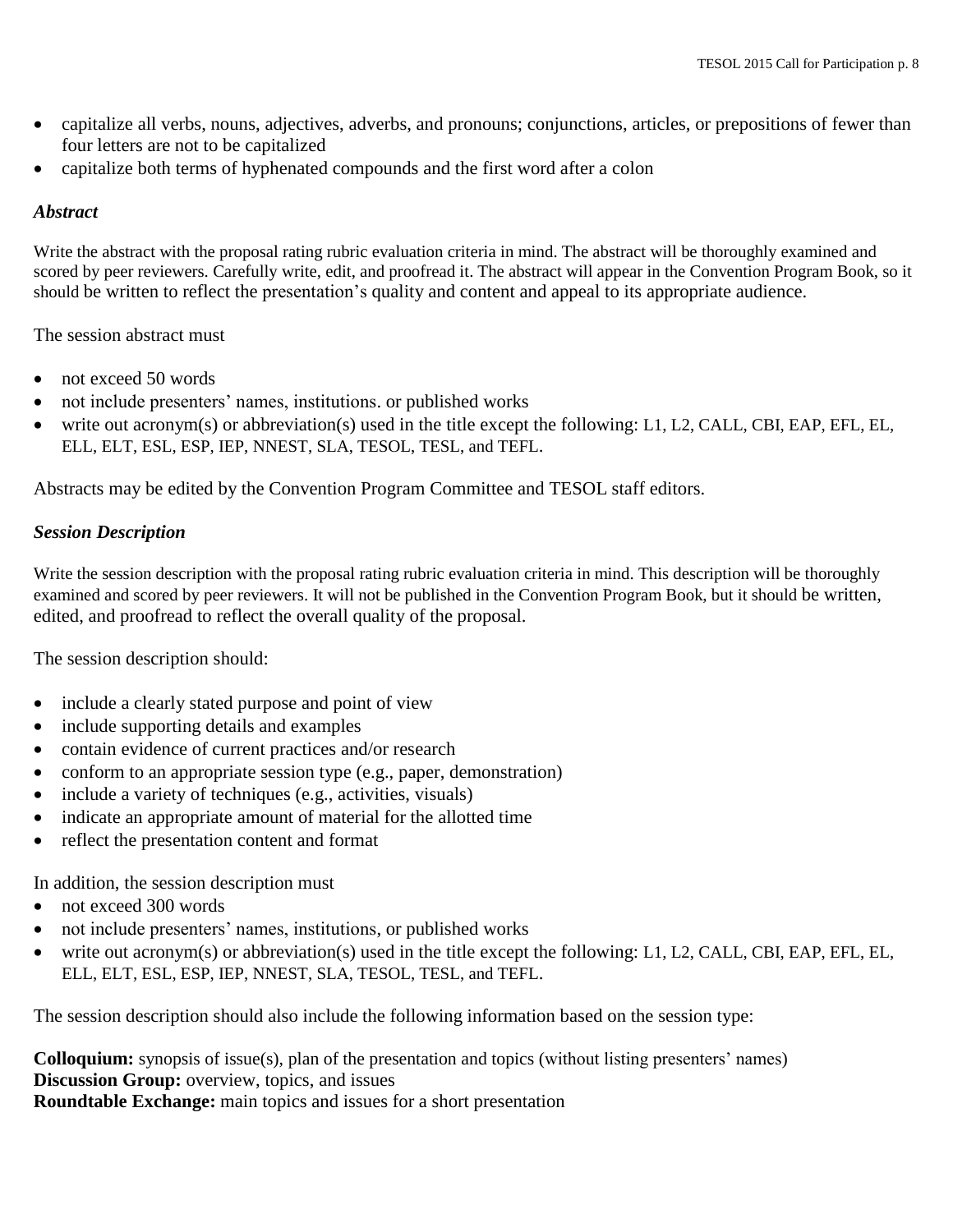**Poster Session:** main topics and description of the visual display **Practice-Oriented Presentation:** synopsis, including reference to teaching strategies **Research-Oriented Presentation:** synopsis, including central idea and supporting evidence **Teaching Tip:** synopsis, including brief description of the teaching tip Workshop: session goals, synopsis of the theoretical framework, and description of workshop tasks and procedure

#### **Choosing the Appropriate Interest Section**

Choose the most appropriate TESOL Interest Section (IS) to review your proposal. All proposals are evaluated by TESOL members who are trained proposal readers working in conjunction with the IS leaders. A proposal submitted to an inappropriate TESOL IS has little chance of acceptance.

To determine which IS best corresponds to your proposal, read the following descriptions. Additional information on TESOL ISs may be found on the TESOL [website.](http://www.tesol.org/connect/interest-sections) The TESOL IS designated for each presentation will be noted in the Convention Program Book.

**Adult Education** brings together professionals who represent the knowledge, precepts, and skills of two distinct but compatible areas: adult education and English as a second language.

**Applied Linguistics** explores language learning and communication through the application of theory to real-world contexts.

**Bilingual Education** increases awareness of the role of ESL in bilingual education, encourages research in bilingual education, and works closely with TESOL members and other professionals concerned with bilingual education. Teachers of English to deaf students (TEDS) are included in this interest section.

**Computer-Assisted Language Learning (CALL)** defines issues and standards in CALL, contributes to the computer orientation of other TESOL members, and fosters research into the role of CALL in language learning.

**Elementary Education** fosters recognition of ESOL as an academic discipline in elementary education, increases awareness of elementary ESOL educators' needs, and develops new professional resources for teachers and their students.

**English as a Foreign Language** exchanges ideas on global and specific EFL/ESL issues, bringing together TESOL members with interests and experiences in different countries, and provides an international network on employment and professional interests worldwide.

**English for Specific Purposes** supports professionals interested in the design and delivery of courses or programs related to specific disciplines such as science, medicine, business, industry, government, and others.

**Higher Education** advances effective instruction, promotes professional standards and practices, influences and supports policies of TESOL and other associations, determines needs, and considers all other matters relevant to ESL in colleges and universities.

**Intensive English Programs** addresses issues related to curriculum design and implementation, assessment, teaching standards, and research relevant to teaching English primarily to nonnative international students attending intensive and semi-intensive programs related to regular academic study.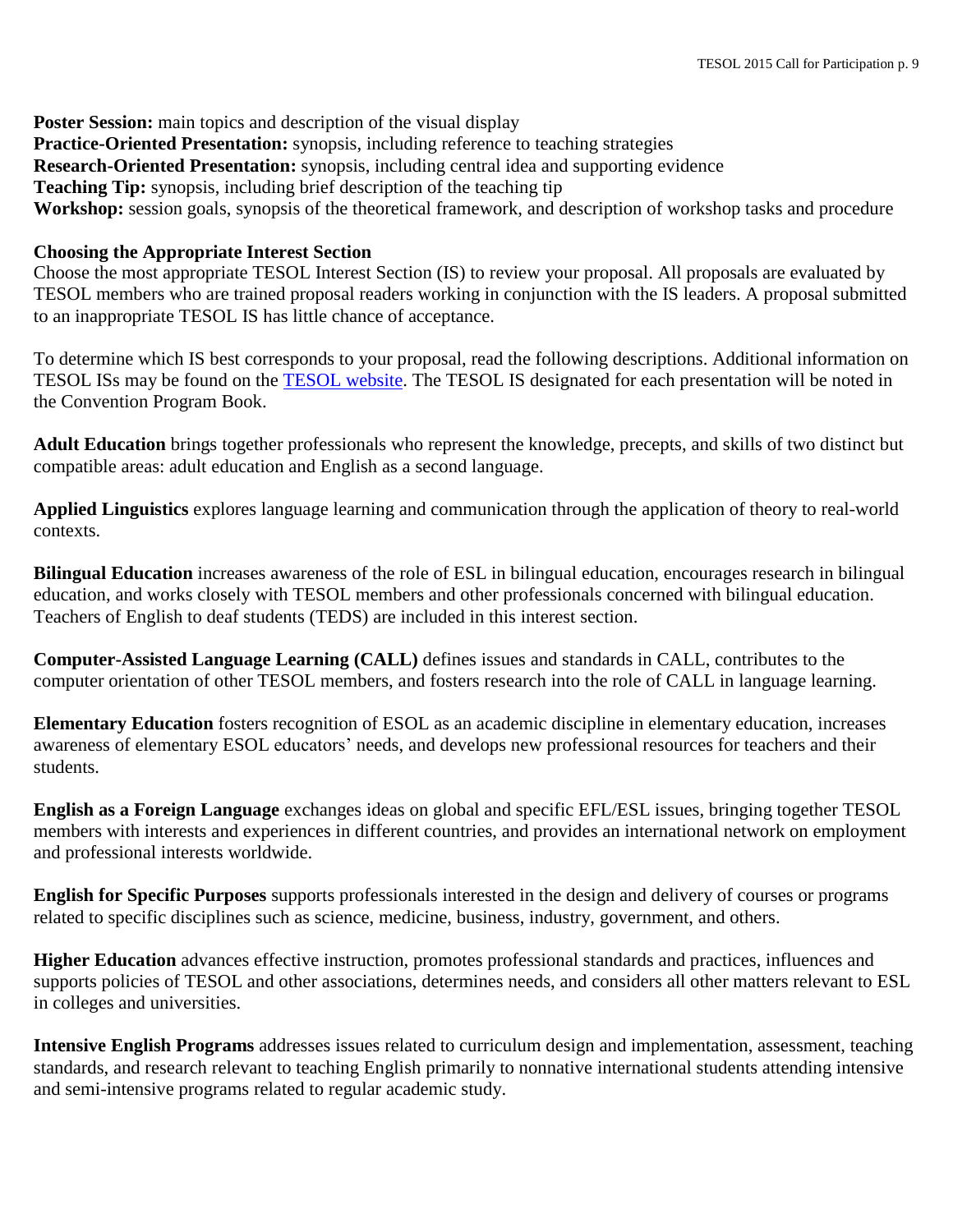**Intercultural Communication** promotes intercultural awareness, respect for all cultures and co-cultures, and increased intercultural competency among TESOL educators and scholars.

**International Teaching Assistants** addresses research, teaching, and administrative issues related to the preparation of international teaching assistants for instructional duties in university classrooms.

**Materials Writers** fosters the production of materials in ESL and EFL by writers, teachers, curriculum planners, administrators, consultants, editors, artists, and designers. Materials may be in print or on tape, film, video, or computer disk.

**Nonnative English Speakers in TESOL** strengthens effective teaching and learning of English around the world while respecting individuals' language rights.

**Program Administration** recognizes the role program administrators play in fostering professionalism and strengthening managerial and leadership skills through a forum that ensures effective ESL/EFL programs.

**Refugee Concerns** addresses the language, cultural, social, and legal needs (and their interconnections) of refugees at all ages and stages of life.

**Secondary Schools** represents professionals in the area of secondary education whose task is to ensure that secondary-level TESOL students develop the linguistic, cultural, and cognitive skills necessary for success in an English-speaking context.

**Second Language Writing** provides a forum for researchers and educators to discuss research, teaching, and assessment of second language writing in all educational contexts and levels.

**Social Responsibility** comprises TESOL members who are actively engaged in integrating language teaching with social responsibility, world citizenship, and an awareness of global issues such as peace, human rights, and the environment. The interest section aims to promote social responsibility within the TESOL profession and to advance social equity, respect for differences, and multicultural understanding through education.

**Speech, Pronunciation, and Listening** increases awareness of the significance of learning the spoken forms of English through the exchange of practical and theoretical information related to teaching materials, classroom methods, and research.

**Teacher Education** discusses issues relevant to ESL/EFL teacher education, promotes professional development of ESL/EFL teachers, and formulates policy that will improve conditions of employment and learning for teachers and students.

**Video and Digital Media** focuses on the review, production, and use of video and digital materials in English language teaching, including student- and teacher-produced videos, commercially available materials, instruction through movies and television, media literacy, film analysis, intercultural training, video as an assessment tool, teacher education, interactive video, distance learning, and the use of new video-related technology.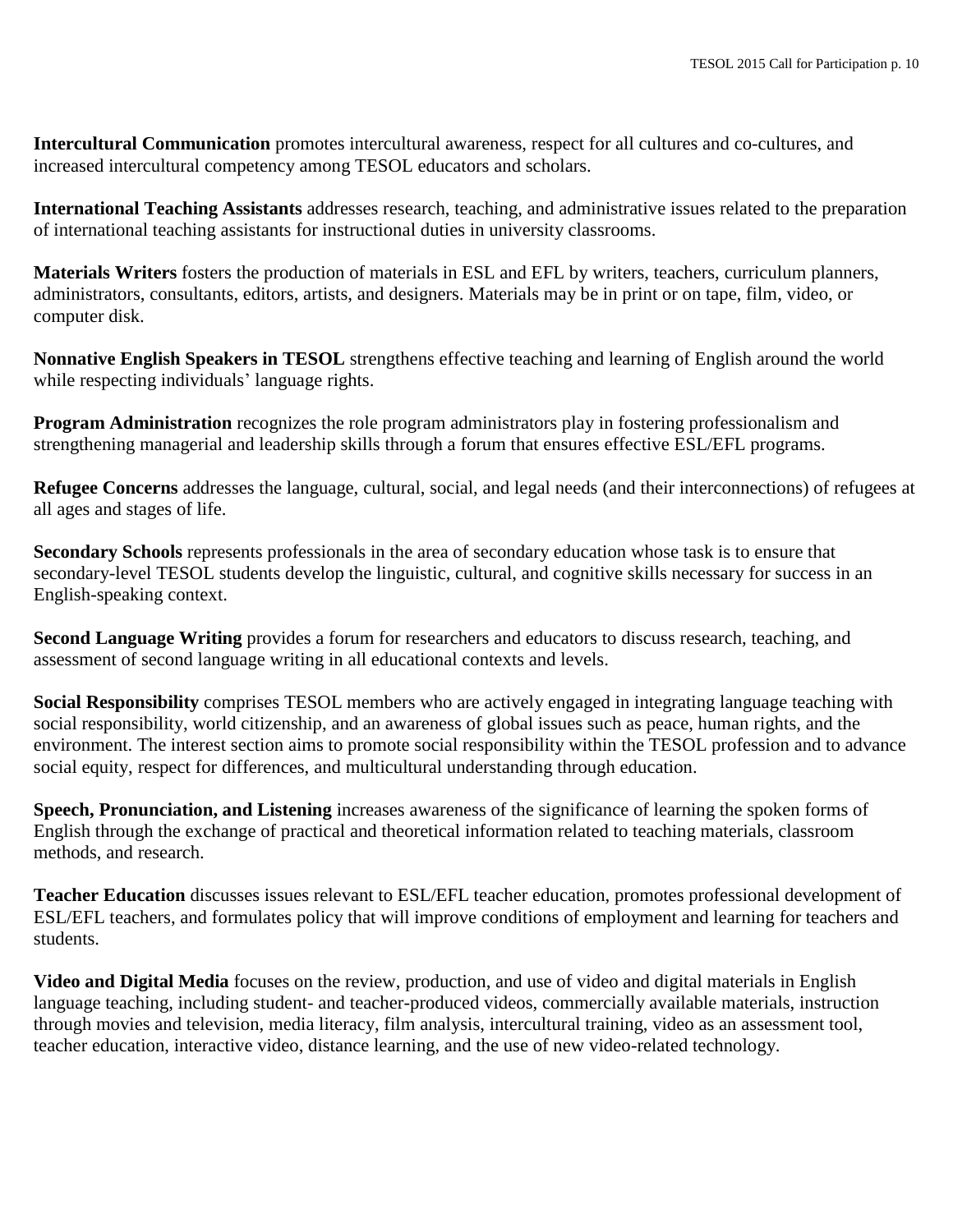#### **Choosing Content Areas**

In addition to choosing the most appropriate TESOL IS to review your proposal, select up to two relevant content areas from the extensive list below on the proposal worksheet. Proposals will be evaluated by TESOL members who have expressed an expertise in the specific content areas and who are trained proposal readers working in conjunction with the corresponding IS leaders. The content area designated as the primary one will be noted as such in the Convention Program Book. Note that some of the content areas overlap with IS designations; some cover specific subareas within the IS.

# **SUBMITTING YOUR PROPOSAL**

All session organizers must submit proposals online through the [TESOL website](http://www.tesol.org/) using the Précis Abstract [Management System.](http://precis2.preciscentral.com/Link.aspx?ID=03AE7F310C8735A4) The software system does not allow for entries or changes to entries after the deadline date and time.

The submission deadline for proposals is Monday, 2 June 2014, 11:59 pm U.S. Eastern Daylight Time. *(To find the deadline in your time zone, click [here.](http://www.timeanddate.com/worldclock/fixedtime.html?msg=TESOL+2013+Proposal+Deadline&iso=20120601T17&p1=263))*

A separate online proposal submission must be completed for each proposed session.

Mailed or faxed proposals will be disqualified and not acknowledged. All submissions must adhere to the guidelines in this Call for Participation. If you have questions, email [TESOL Conference Services](mailto:conventions@tesol.org) or call the TESOL Staff Office at 1-703-836-0774.

#### **Recommended Procedure for Submitting Your Proposal**

Collect and prepare all submission information well in advance.

- 1. Draft the proposal using the TESOL 2015 Proposal Worksheet below.
- 2. Refer to the detailed information and instructions in this Call for Participation.
- 3. Visit [Precis Abstract Management System](http://precis2.preciscentral.com/Link.aspx?ID=03AE7F310C8735A4) on the TESOL website.
- 4. If you are new to the Precis system, you will be asked to create a username and password. Once you do that, you will be able to enter the system to edit your submissions as needed until you are ready to submit. If you have submitted a proposal before, you are already in the system. (Please remember that your Precis login may be different from your TESOL website login.)
- 5. Follow the Precis instructions to submit your proposal electronically. To avoid possible technical problems, do not wait until the final hours to submit your proposal. (Note: Please do **not** mail or fax a duplicate copy of your proposal to TESOL.)
- 6. After successfully submitting the proposal, the session organizer will receive an e-mail message confirming receipt of the submission. The message will contain your proposal number for future reference. Please include this number on all correspondence concerning the proposal.

#### **Audiovisual (AV) Equipment**

TESOL provides a complimentary LCD projector, screen, and podium microphone for all sessions. Additional equipment, including Internet access, may be ordered at the presenters' expense.

After proposals have been accepted, session organizers will be informed about ordering additional AV and computer equipment from the designated equipment vendors. Order forms received after the deadline may not be considered.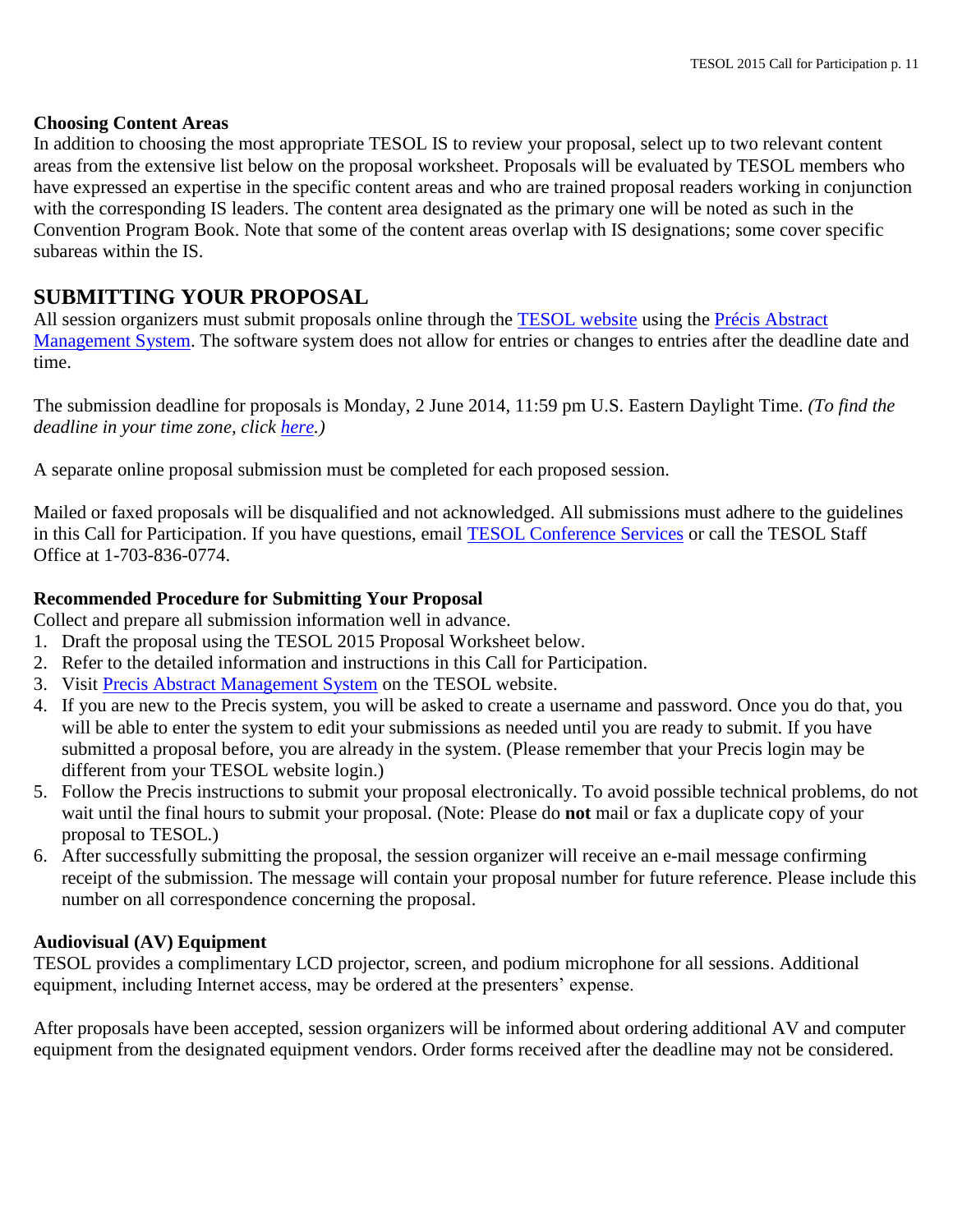### **AWARDS**

Presenters at the TESOL International Convention & English Language Expo are eligible for two awards:

#### **TESOL Award for an Outstanding Paper on NNEST Issues**

To be considered for this award, the proposal must be

- presented by a current TESOL member at the time of application who will remain a member through the 2015 TESOL convention
- a Practice-Oriented Presentation, Research-Oriented Presentation, or Colloquium
- reviewed by the Non-Native English Speakers in TESOL Interest Section
- on a topic relevant to NNEST research and issues
- original, creative, and relevant, and with broad impact on and contribution to the field
- be accepted and presented at the 2015 TESOL convention

To ensure that the proposal is considered, the organizer must

- be a current TESOL member at the time of application who will remain a member through the 2015 TESOL convention
- designate the Non-Native English Speakers in TESOL Interest Section on the proposal submission form
- check the box indicating eligibility for this award on the proposal form

Award recipients will be notified in December 2014. Other applicants will not receive direct correspondence about the status of their award application. The award includes 2015 TESOL Convention registration and an honorarium of US\$250. If the awarded session has multiple presenters, all presenters are recognized as having won the award, but the monetary prize is assigned to the organizer.

#### **Award for International Participation at TESOL**

The purpose of this award is to increase participation at TESOL international conventions of presenters based outside of the United States and Canada. Recipients receive up to US\$2500 to cover travel and lodging. To apply for this award, session organizers need to check the corresponding Award Eligibility box on the proposal form. All session organizers and presenters must meet the following eligibility requirements:

- be a current TESOL member at the time of application (verified upon receipt of the application) and maintain current membership status through the 2015 TESOL convention
- reside in **and** be a citizen of a nation outside of the United States or Canada
- be a first-time presenter at the TESOL International Convention & English Language Expo
- submit a Practice-Oriented Presentation, Research-Oriented Presentation, or a Colloquium

To receive the award, the proposal must be accepted and presented at the TESOL 2015 convention.

The 2015 Award for International Participation at TESOL winners will be notified of their status in December 2014. Other applicants will not receive direct correspondence about the status of their award application.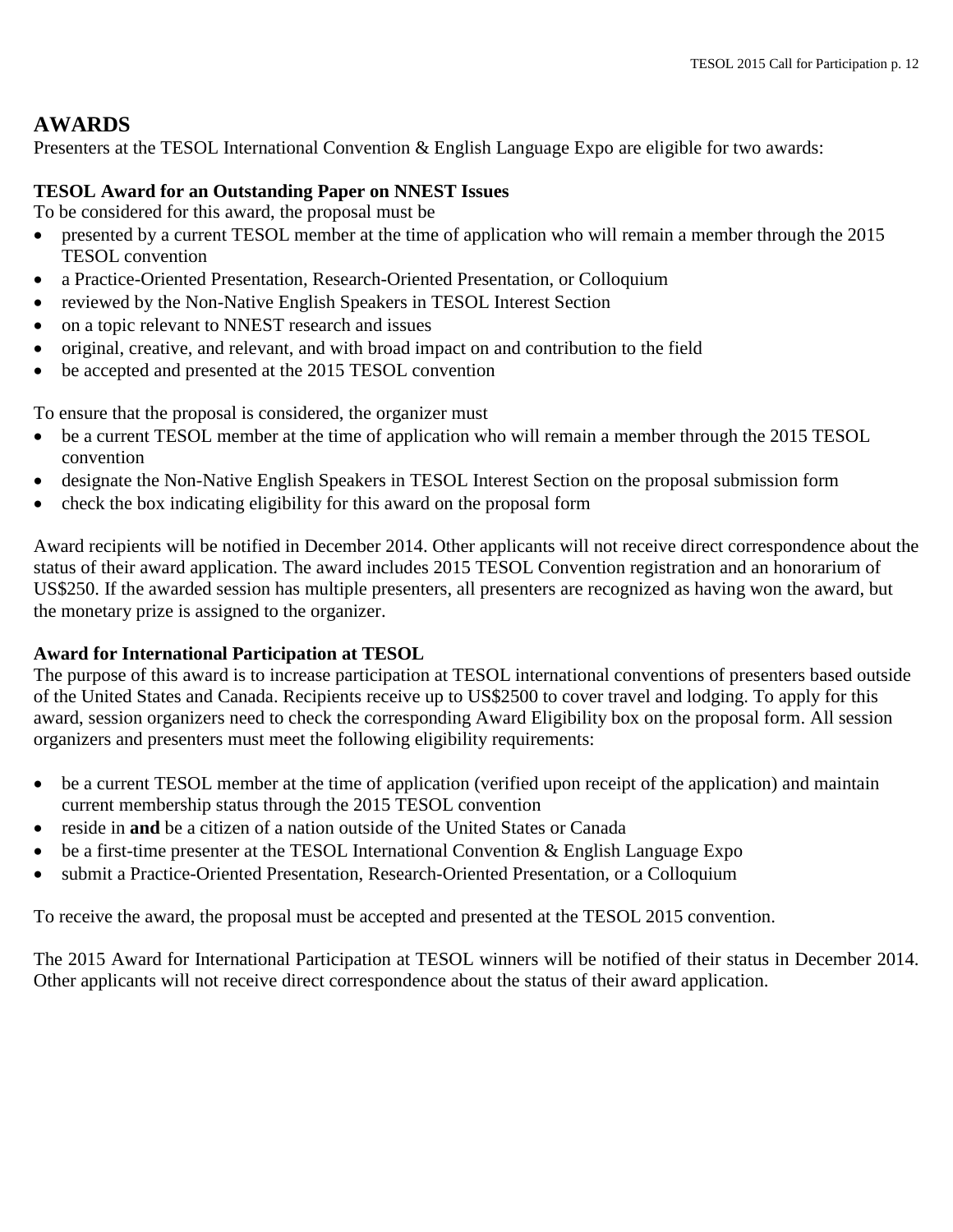### **STATUS OF PROPOSALS**

The person designated as the proposal organizer will be notified by email concerning the status of the proposal by the end of October 2014. To ensure that TESOL can communicate with organizers about proposals, they should do the following:

- Use an e-mail address that will be valid from 2 June 2014 to 30 March 2015.
- Add conventions @tesol.org to your e-mail program address book or to spam white (safe) list.

### **TESOL 2015 PROPOSAL WORKSHEET**

All proposals must be submitted to the [Precis Abstract Management System,](http://precis2.preciscentral.com/Link.aspx?ID=03AE7F310C8735A4) an online convention proposal software program. Proposal organizers need to complete the sections below online. To assist in the development of your proposal, the worksheet is formatted to correspond to the order in which the information will be requested during the online submissions process.

#### **Presenters**

All presenters must register for the convention. If presenters are not pre-registered for the convention, accepted sessions may be eliminated from the convention schedule.

Indicate the session role for each person involved in the proposal (see *Roles and Responsibilities*):

- organizer/presenter
- organizer/nonpresenter
- presenter

Note: Only one organizer may be designated.

The organizer will need the following information for each person in the proposal **before** submitting the proposal:

- First Name
- Last Name
- Institution Name *(Avoid acronyms or abbreviations. Don't list departments, programs, or centers.)*
- Institution City
- Institution State/Province
- Institution Country
- E-mail Address *(Indicate whether TESOL may publish the e-mail address in the Convention Program Book.)*
- Membership Status: Member, Nonmember *(This information is not used during the review process and will not affect the status of the proposal.)*
- Session Role: Organizer/Presenter Organizer/Nonpresenter Presenter
- First-Time Presenter? Yes, No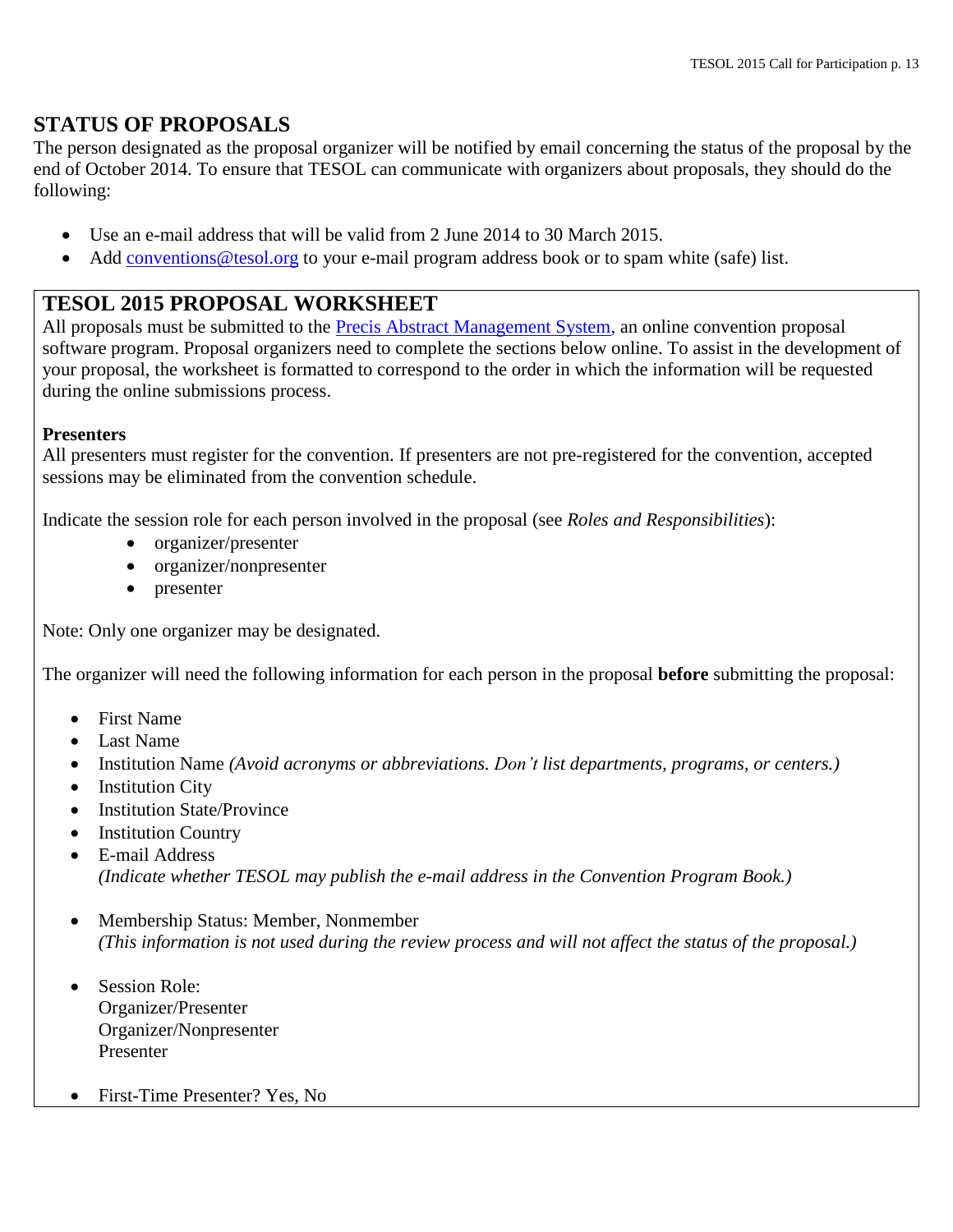Consider this person for Award for International Participation at TESOL? Yes, No *(See eligibility requirements under "Award for International Participation.")*

The organizer will be notified by email concerning the status of the proposal by the end of October. To ensure that TESOL can communicate with the organizer about the proposal:

- Use an e-mail address that will be valid from 2 June 2014 to 30 March 2015.
- Add [conventions@tesol.org](mailto:conventions@tesol.org) to your e-mail program's address book or your spam white (safe) list.

**Title of Proposal** (10-word maximum):

**Type of Session** (check one box only)

- $\Box$  Colloquium (1 hr., 45 min.)
- $\Box$  Discussion Group (45 min.)
- $\Box$  Roundtable Exchange (1 hr. 15 min)
- $\Box$  Teaching Tips (20 min.)
- $\Box$  Poster Session (1 hr.15 min.)
- $\Box$  Practice-Oriented Presentation (45 min.)
- $\Box$  Research-Oriented Presentation (45 min.)
- $\Box$  Workshop (1 hr. 45 min.)

#### **Interest Section**

Check the **one** (1) TESOL Interest Section to review and assess your proposal. (*See "Choosing the Appropriate Interest Section*.")

- □ [Adult Education](http://www.tesol.org/s_tesol/seccss.asp?CID=260&DID=1733)
- $\Box$  [Applied Linguistics](http://www.tesol.org/s_tesol/seccss.asp?CID=299&DID=1804)
- $\Box$  [Bilingual Education](http://www.tesol.org/s_tesol/seccss.asp?CID=303&DID=1808)
- □ [Computer-Assisted Language Learning](http://www.tesol.org/s_tesol/seccss.asp?CID=300&DID=1805)
- $\Box$  [Elementary Education](http://www.tesol.org/s_tesol/seccss.asp?CID=307&DID=1812)
- $\Box$  [English as a Foreign Language](http://www.tesol.org/s_tesol/seccss.asp?CID=301&DID=1806)
- $\Box$  [English for Specific Purposes](http://www.tesol.org/s_tesol/seccss.asp?CID=302&DID=1807)
- $\Box$  [Higher Education](http://www.tesol.org/s_tesol/seccss.asp?CID=304&DID=1809)
- $\Box$  [Intensive English Programs](http://www.tesol.org/s_tesol/seccss.asp?CID=310&DID=1815)
- $\Box$  [Intercultural Communication](http://www.tesol.org/s_tesol/seccss.asp?CID=308&DID=1813)
- $\Box$  [International Teaching Assistants](http://www.tesol.org/s_tesol/seccss.asp?CID=309&DID=1814)
- $\Box$  [Materials Writers](http://www.tesol.org/s_tesol/seccss.asp?CID=311&DID=1816)
- □ [Nonnative English Speakers in TESOL](http://www.tesol.org/s_tesol/seccss.asp?CID=294&DID=1796)
- $\Box$  [Program Administration](http://www.tesol.org/s_tesol/seccss.asp?CID=312&DID=1817)
- [Refugee Concerns](http://www.tesol.org/s_tesol/seccss.asp?CID=313&DID=1818)
- □ [Secondary Schools](http://www.tesol.org/s_tesol/seccss.asp?CID=305&DID=1810)
- $\Box$  [Second Language Writing](http://www.tesol.org/s_tesol/seccss.asp?CID=929&DID=4127)
- $\Box$  [Social Responsibility](http://www.tesol.org/s_tesol/seccss.asp?CID=2017&DID=12493)
- $\Box$  [Speech, Pronunciation, and Listening](http://www.tesol.org/s_tesol/seccss.asp?CID=315&DID=1820)
- $\Box$  [Teacher Education](http://www.tesol.org/s_tesol/seccss.asp?CID=316&DID=1821)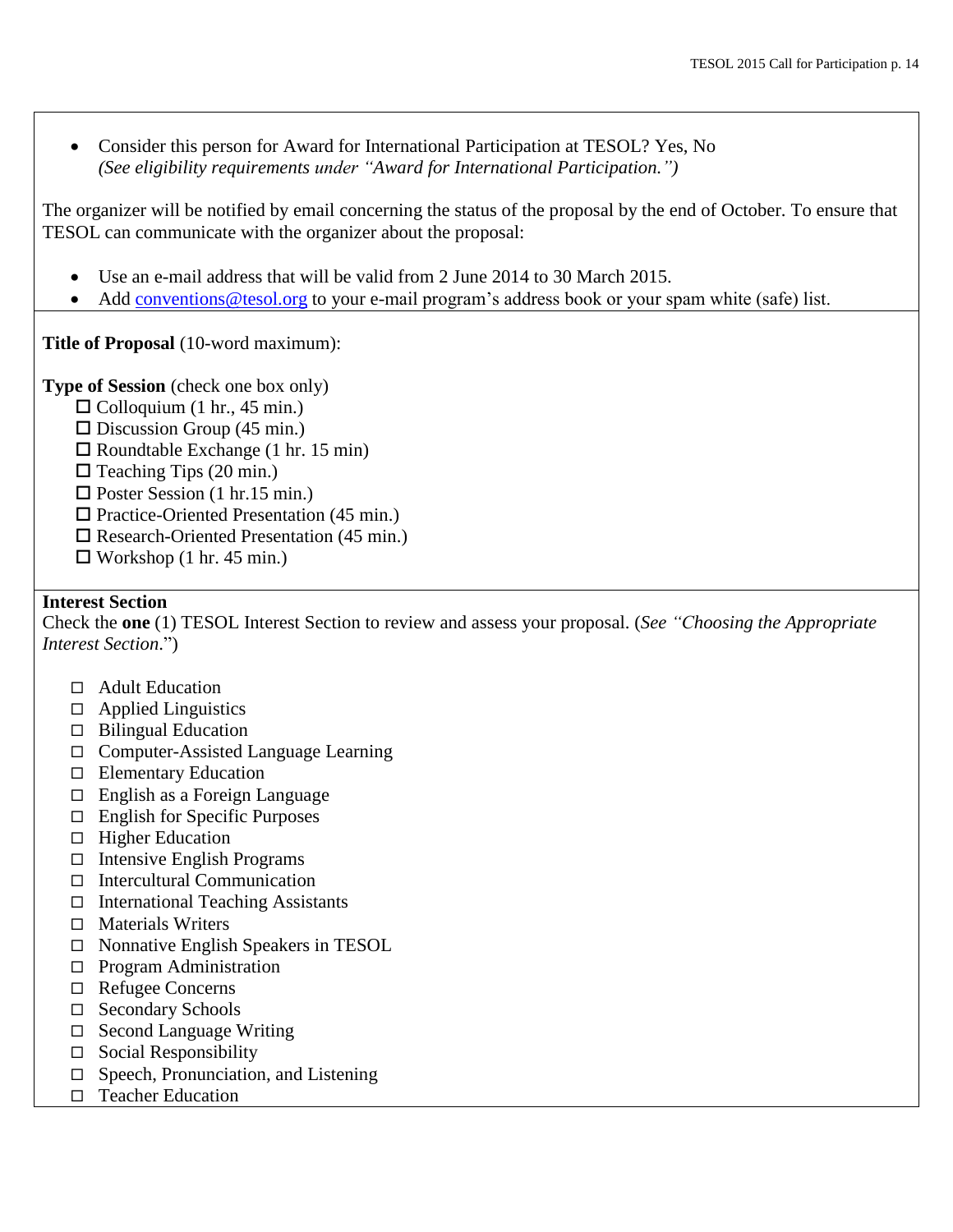# [Video and Digital Media](http://www.tesol.org/s_tesol/seccss.asp?CID=317&DID=1822)

#### **Content-Areas**

Choose **one** (1) primary content area to be printed in the Convention Program Book and no more than **two** (2) secondary content areas that most closely relates to your proposal topic in the drop down boxes:

| Accreditation/Certification/Credentialing                        |
|------------------------------------------------------------------|
| <b>Adult Education</b>                                           |
| Advocacy                                                         |
| <b>Applied Linguistics</b>                                       |
| Arts                                                             |
| Assessment/Testing                                               |
| <b>Bilingual Education</b>                                       |
| <b>Business and Vocational Workplace English</b>                 |
| CALL/Computer-Assisted Language Learning/Technology in Education |
| <b>Community College and Technical Education</b>                 |
| Content-Based and CLIL/Content and Language Integrated Learning  |
| Culture                                                          |
| Discourse and Pragmatics                                         |
| Distance Learning/Online Learning                                |
| <b>Educational Linguistics</b>                                   |
| <b>Elementary School/Primary Education</b>                       |
| English as a Foreign Language                                    |
| <b>English for Specific Purposes</b>                             |
| Grammar                                                          |
| <b>Higher Education</b>                                          |
| High School/Secondary Education                                  |
| <b>Integrated Skills</b>                                         |
| <b>Intensive English Programs</b>                                |
| <b>Intercultural Communication</b>                               |
| <b>International Teaching Assistants</b>                         |
| Language Policy and Planning                                     |
| Leadership                                                       |
| Learning Disabilities/Special Needs                              |
| Listening, Speaking/Speech                                       |
| <b>Mainstream Classrooms</b>                                     |
| Materials Writers, Curriculum/Materials Development              |
| Math and Science                                                 |
| Media (Print, Broadcast, Video, and Digital)                     |
| Middle School/Preparatory Education                              |
| Nonnative English Speakers in TESOL                              |
| Personal and Professional Development for Teachers               |
| Phonology/Pronunciation                                          |
| Program Administration                                           |
| Psycholinguistics and Neurolinguistics in TESOL                  |
| Reading and Literacy                                             |